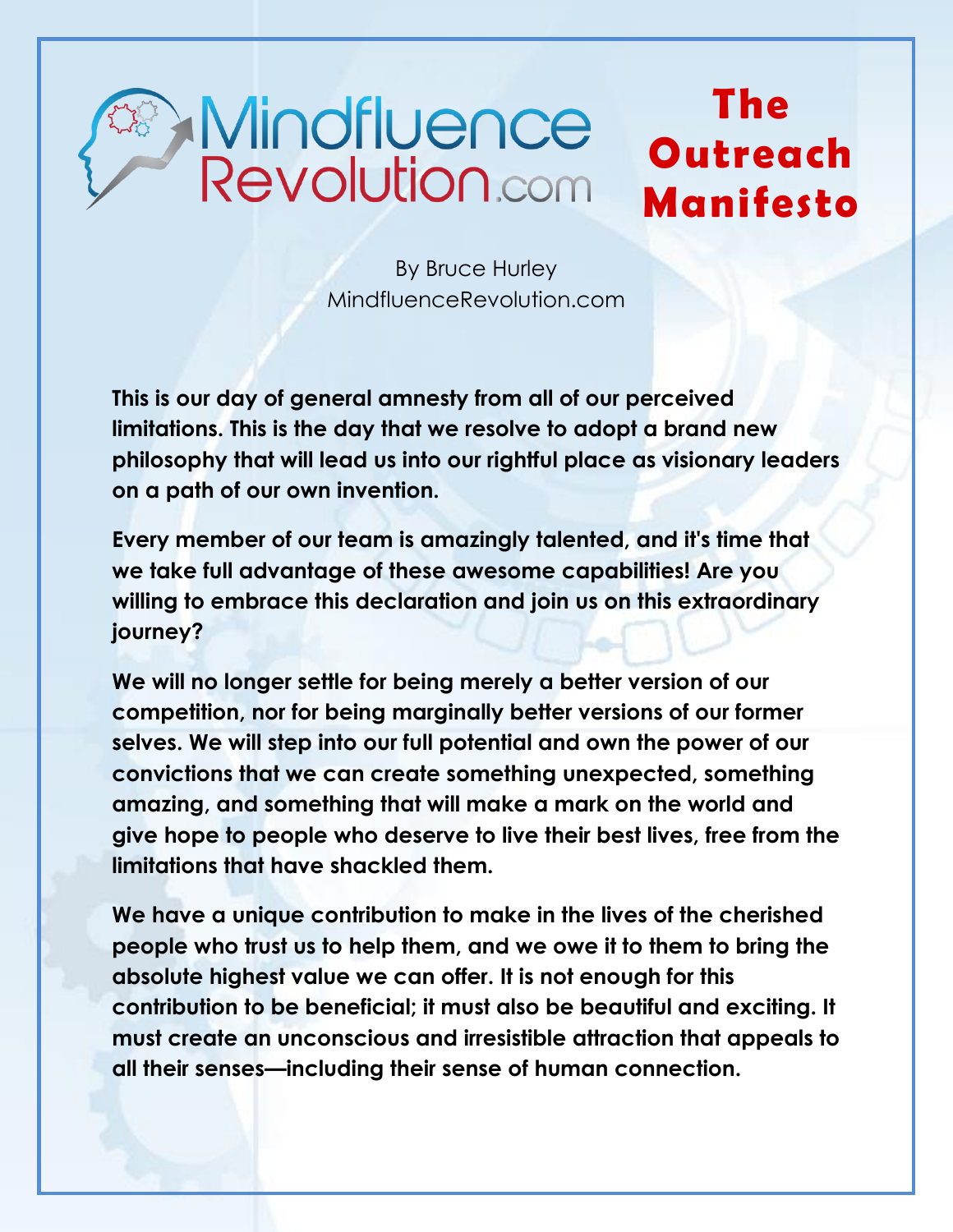**We will accomplish this noble outcome by promising ourselves that we will act with full awareness of our personal obligations. We will promise to hold each other accountable at the highest possible levels and allow no exceptions to occur. We will promise the people we serve that we will always have their best interests in our hearts, in our minds, and in our actions.** 

**And we will keep these promises.** 

**Our dedication to this philosophy begins with the acknowledgment that nothing happens—no vision, no connection, and no contribution—until we reach a human being with a need. They are out there by the thousands and anxiously awaiting our message and our guidance, but it is our duty to reach out to them where they are and influence them to take action that's in their own best interests.** 

**Every day we will move closer to our vision. We will reach more eyes, more ears, more minds, and more hearts with our passionate message. We will identify those with unmet needs and then immerse them in our culture, our message, and our philosophy. We will create incredible value for them so that they know—and feel—our dedication to their positive outcomes.** 

**These lucky individuals will become members of our family—our tribe—and our engagement with them will not be simply transactions or exchanges, but partnerships leading to raving-fan relationships and unforgettable experiences.** 

**And each of us has the honorable opportunity to take ownership of these outcomes. You certainly would not expect to sit idly by while others manifest a vision that impacts your life and requires your unique contribution. We're counting on you to bring the full force of your imagination and your talents to the fulfillment of our mission.**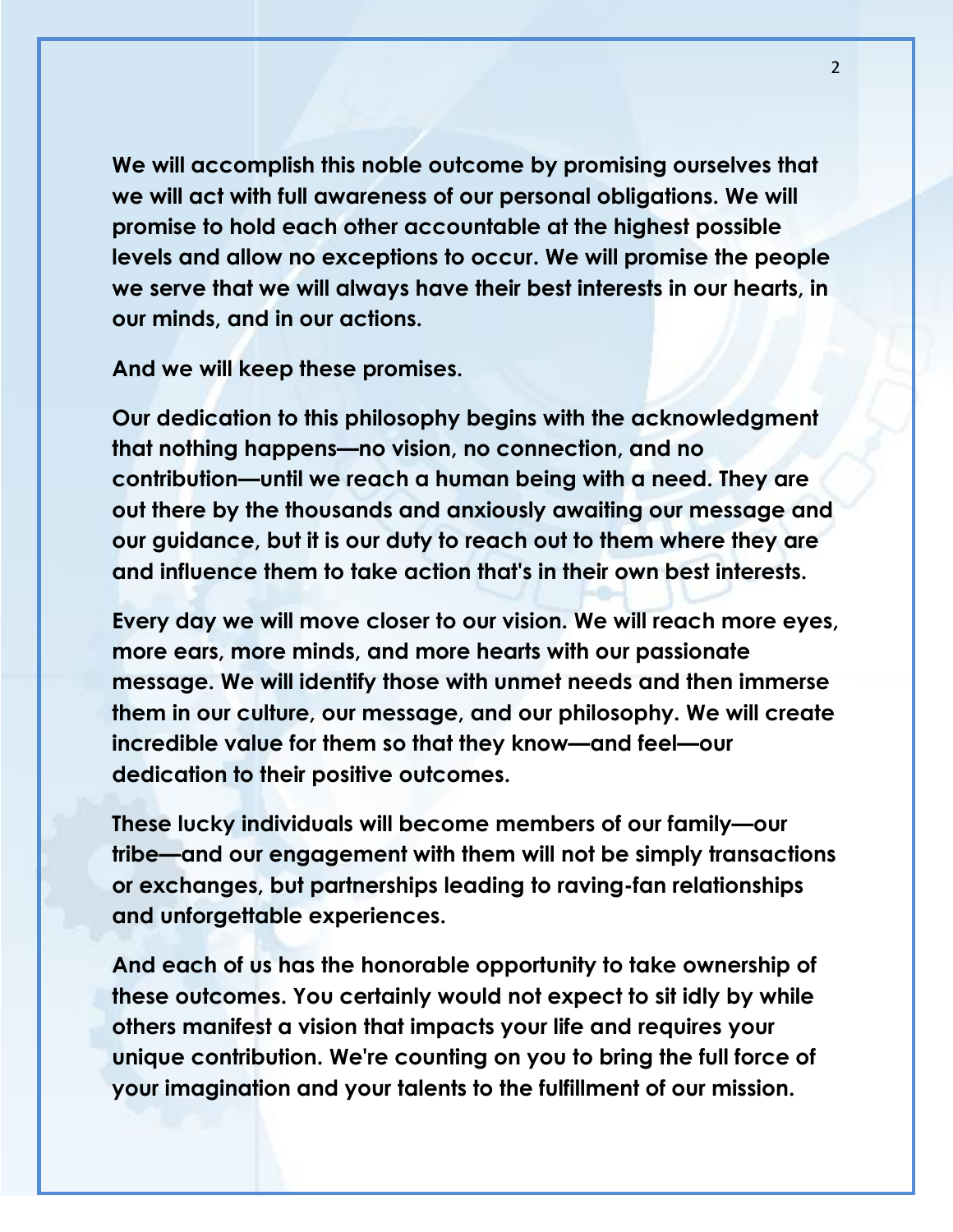**All of our actions from now on will be congruent with this perspective. We can continue to enjoy each other's company, to be inventive, to be playful—for these are essential parts of our culture and our philosophy—but we will be resolute in our determination to reach the eager and deserving public and change their lives for the better.** 

**Our directive is to be laser-beam focused on delivering an experience that makes us not just the best at what we do, but the**  *only* **ones who do what we do. We will foster a healthy obsession with making the process enjoyable, fulfilling, cost-effective, and beneficial. We will be the dynamic, cool, interesting, and wildly innovative option—or nothing at all.** 

**This is a big responsibility that we not only accept, but embrace. You have earned your place on this team because of your unique gifts and abilities; you will now have the opportunity to share them like never before.** 

**You will not be a bit player in this endeavor, but an integral part of the process. You are a creative and conscientious human being with more to contribute than just a series of tasks. This is not the time to dip your toe in the water, but to dive into the deep end of the pool and swim around in the warm waters of your full potential, for that's exactly where the rest of the team will be.** 

**This will not only be more fulfilling; it will be more fun. You will enjoy your work more because you will see the tangible benefits it creates in the lives of our grateful tribe. There is great satisfaction in stepping into the full expression of your natural abilities and seeing the tangible outcomes of that contribution.**